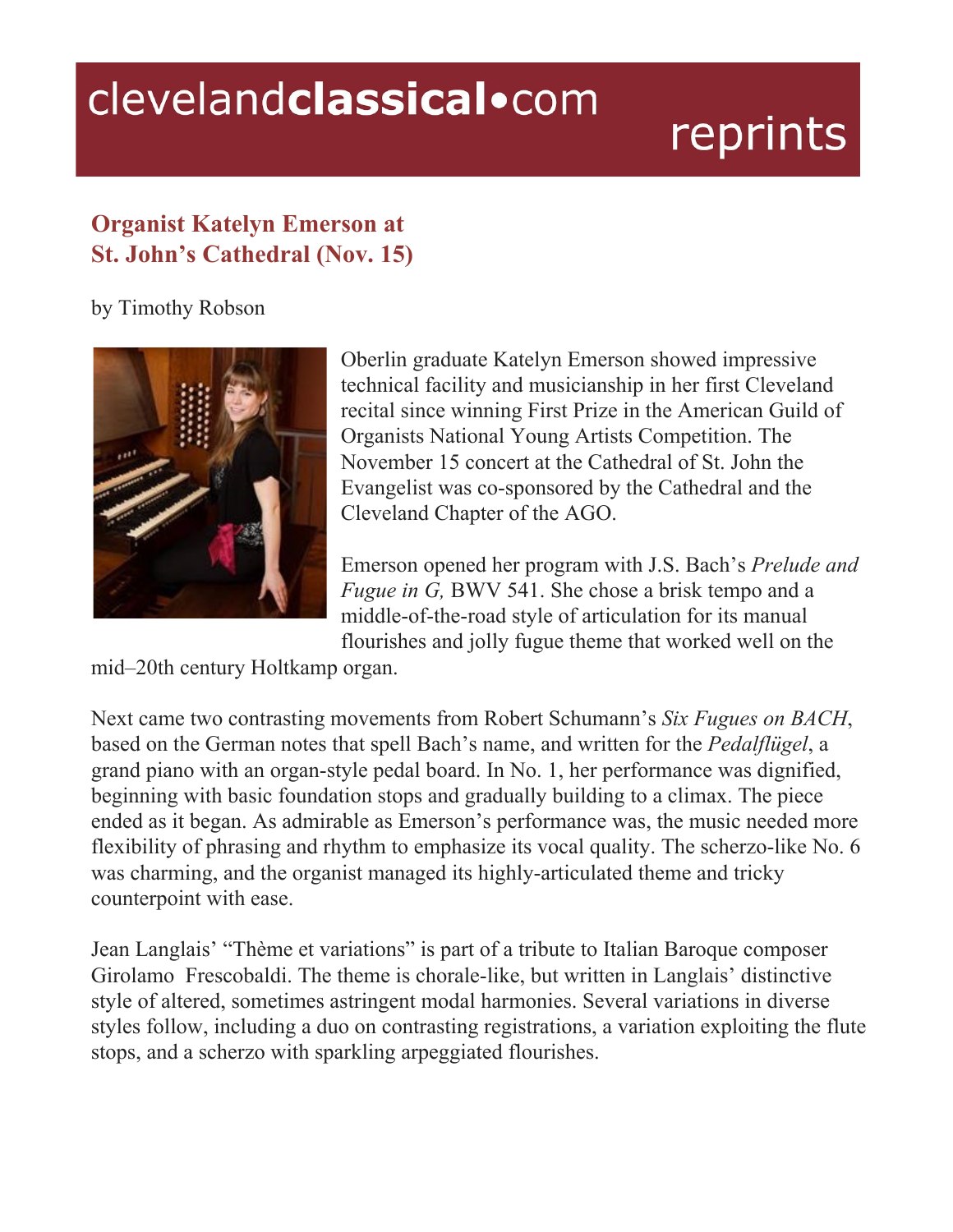Langlais' widow, Marie-Louise Langlais, was one of Emerson's teachers and a special guest for the concert. Mme. Langlais is the leading exponent of her late husband's works, so Emerson's fluent performance was likely authoritative.

Mozart's *Fantasie in f,* K. 608, written for a small flute organ attached to a mechanical clock, closed the first half. It is hard to imagine hearing the sharply articulated opening chords and counterpoint of this monumental work played on such a device. A gentle, melodic section fills the center of the work, ending with a fugal development of the opening themes.

Emerson tossed off the opening and closing sections easily, without emphasizing the drama of the work. She registered the central section imaginatively with dialogue between the gallery organ and the smaller chancel organ, but her very brisk tempo did not give much opportunity for the music's lyricism to expand.

The second half of the program featured excerpts from major works, beginning with the opening movement of Charles-Marie Widor's *Symphony No. 6,* a set of variations on a majestic march-like chorale in which technical brilliance trumps all else. Emerson's performance was thrilling from beginning to end.

The Cathedral's organ is particularly suited for French Romantic music, and with its impressionist harmonies and lush string sounds, Maurice's Duruflé's "Sicilienne" from the *Suite*, Op. 5, sounded splendid. A memorable passage toward the end places the melody in the pedal on the mysterious, reedy *voix humaine* stop against undulating chords in the hands. This was one of the best performances on the program.

Emerson also gave an astonishing reading of Louis Vierne's *Naïades* ("Water nymphs") from his *Pièces de fantaisie,* Op. 55. An unending stream of sixteenth notes on soft flute registers in counterpoint with a gentle melody on string stops, the piece is unrelentingly transparent. Any flaw is immediately audible. Had the organist played nothing else but *Naïades,* it would still have been worth attending the concert.

Emerson ended the program with the craggy Prelude from Marcel Dupré's *Symphony II*. Here, Dupré's music is at its most jagged and dissonant — surprising in its modernism, and episodic, with many short, fragmented themes assembled, developed, and reassembled. Emerson gave it an impressive reading — an aggressive closing to a program of large works.

Emerson's encore was a short, welcome one: Johannes Brahms's Chorale Prelude on *Herzlich tut mich erfreuen,* played on soft foundation stops, with singing tone and flexible phrasing.